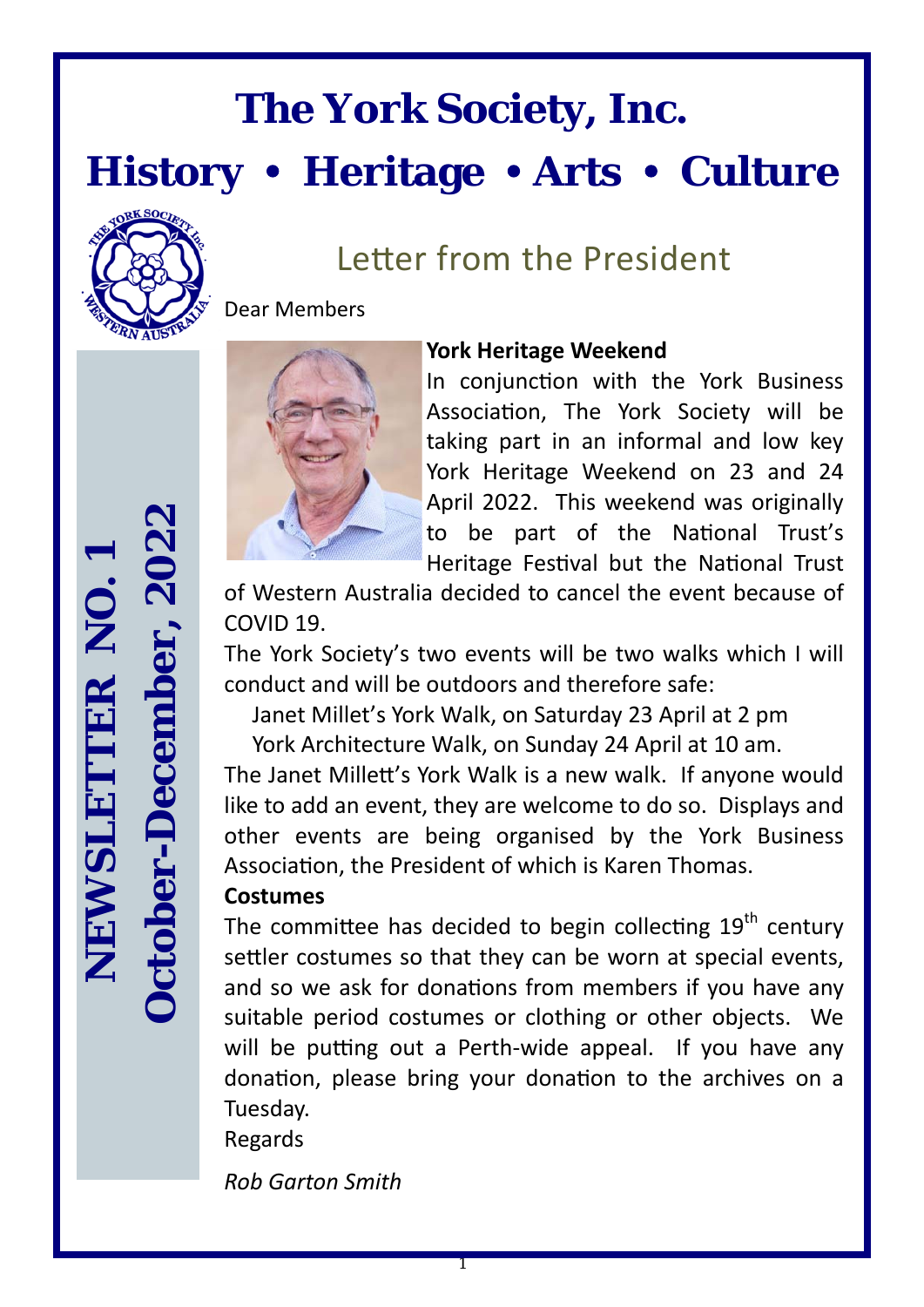### Vale Betty Fox & Colleen McAdam

Long time member of The York Society, Betty Fox passed away in Janu-

ary of this year. BeƩy was a stalwart of the Society and held the posts of Secretary as well as Social Con‐ venor. Her catering was legendary and long-time members will remember the Winter Solstice Feasts and Christmas Dinners. Betty came to York in 1999. She bred Borzoi (Russian wolfhounds), she sang in the Cantara Choir, she was a Hospital Visitor, Secre‐ tary of the York CWA and a keen Church member.





Colleen McAdam, who passed away in was passionate about heritage and York history. She served on the Committee of The York Society and was very active working in the Archives. Colleen also ran the garden Club, along with Sue Deaeman for three years.

### Sandalwood Gallery Renovations

Renovations of the Sandalwood Gallery continue and we hope the work will be finished by our AGM. The work is being undertaken by John Clarke of Avon Valley Builders. Funding has come from a grant from "Art on the Move" and their requirements include air conditioning and security for when we host their travelling exhibitions.

The next function to be held in the Sandalwood Gallery will be the AGM, followed by the Photographic Awards. Those of you who have helped in the past, either setting up or attending the door will remember how hot it can be in March/April, and so the Airconditioning will be very gratefully received!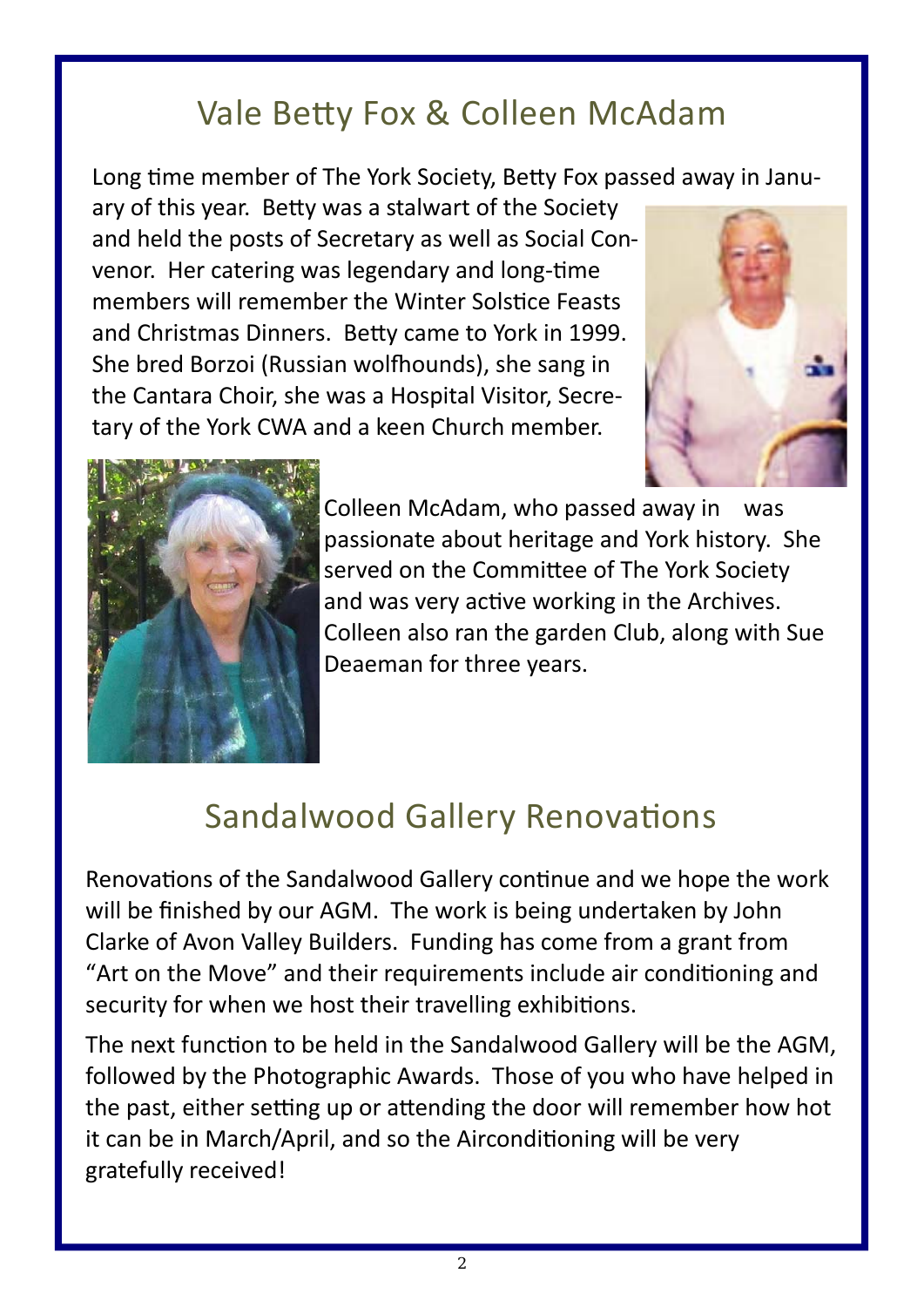### One actor play based on Janet Millett excerpts

The President and Sarah McNeill are developing a one actor play based on Janet Millett excerpts, for The York Festival in September 2022, to be performed by Sarah McNeill.

### Wikipedia

The President gave a seminar on how to do Wikipedia entries to volunteers on Tuesday 25 January. In addition to John Taylor, other recent York related Wikipedia new pages have been *Samuel Smale Craig, William Marwick* and An Australian Parsonage. Many other pages are continuously being edited, especially *Avon Terrace*.

## York Vignette #62: Do four-thirds of a loaf make a loaf?

Stephen Hogan, the York John Gilpin in another York vignette, and John Merrick, were at the York Hotel one night in February 1879 drinking.

Merrick, an expiree, that is, a former convict, was being a bit of a pest to everyone including Hogan. He was going around asking everyone: Do four‐ thirds of a loaf make a loaf? And when people answered yes, Merrick would say: you are wrong!

Well, four-thirds of a loaf make a loaf and a third of a loaf, so whether you can say four thirds of a loaf make a loaf or not depends on whether or not you can accept that there is at least one loaf and ignore the additional third of a loaf.

Hogan thought the answer was yes, four-thirds of a loaf at least make one loaf, there's your loaf, a very practical answer, but Merrick thought the answer was no, four thirds of a loaf do not make a loaf. They make a loaf and a third of a loaf.

Both were adamant in their views.

Hogan said he would bet Merrick a pound that he was wrong.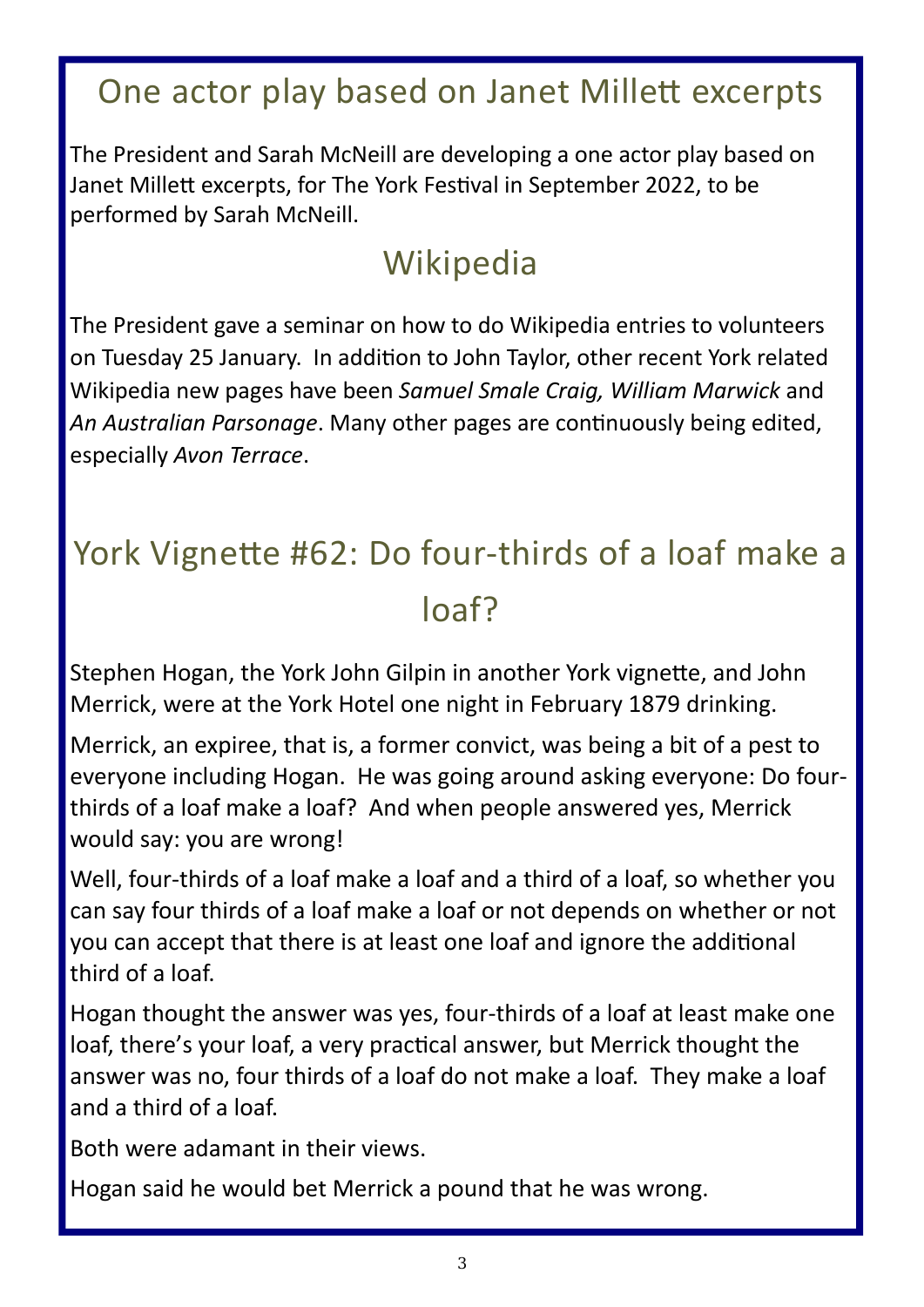Merrick said: "I could not bet a pound but I would not mind betting five shillings. I would still get it correct." Merrick then tactfully added: "why don't you acknowledge your ignorance in these matters".

Hogan pushed him back with one hand and said: "You bugger, **you** talk to **me** about ignorance!"

Hogan then struck Merrick on the forehead, gave him a shove and pushed him to the floor of the hotel.

Merrick stood up and Hogan said: "Put up your props!".

Merrick replied: "I will not".

Hogan then hit him again and Merrick had the good sense to walk out.

Merrick then returned and being the pest he undoubtedly was, said he was going to prosecute Hogan for assault and started asking everyone at the bar to agree to be a witness if he pressed charges. This did not go down too well because Henry Eyre also punched Merrick.

So Merrick prosecuted both Hogan and Henry Eyre for assault and both were fined.

# Index to York, a Documentary History, compiled by Pamela Statham Drew and Tony Clack

An index has now been compiled for this work by Liz Parker. It will be available on The York Society website as well as in the Archives. We hope this will prove to be a valuable tool for researchers into York's ihstory.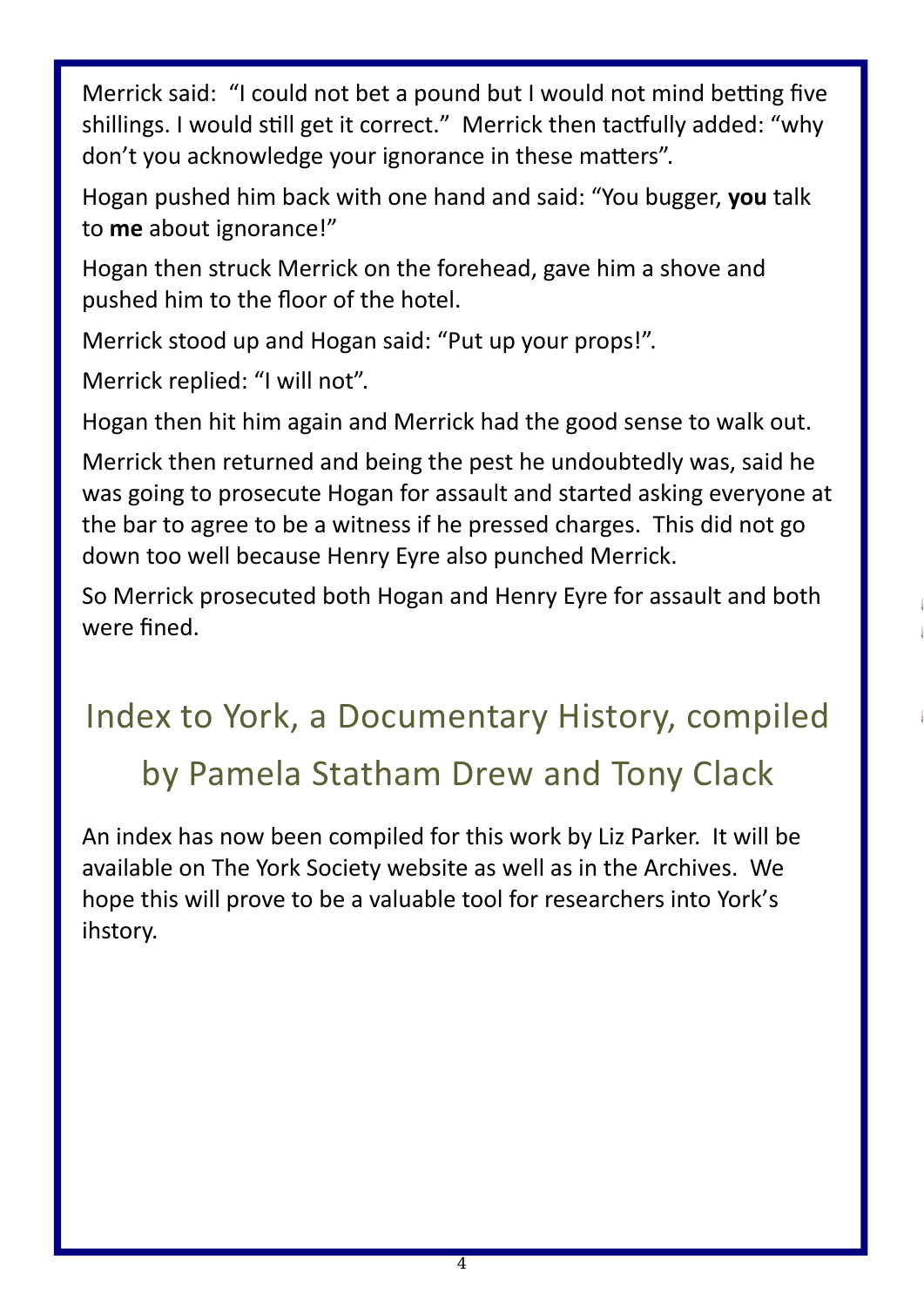### Who was the settler?

*An Australian Parsonage* was published in January 1872. In 2022, we will

continue to celebrate Janet Millett with more events.

Members may recollect that a year ago, we were trying to work out who was the settler friend of Janet Millett and her husband, referred to on pages 119 to 120, and again on page 176 of *An Australian Parsonage*, with the following facts:

The settler grew up poor in England, earning half a crown a week by cutting turnips for sheep.

In the evening he listened to the famous coach *Defiance* go past signalling the end of the working day.

At 17 he came to Western Australia a few years after settlement He worked his way upward and became the upper servant or bailiff to one of the more wealthy settlers.

He could not get paid in cash but was remunerated by a share of the herds.

After the coming of convicts, he became wealthy.

In the late 1850s or early 1860s he visited England and brought back 14 relations on the same ship on which he was a cabin passenger.

In the mid‐1860s he had a wheat farm of 500 acres of cleared land. His farm was on the border of a forest.

In a hollow between his farm‐house and his wheat field was a steam‐powered flour mill, "lately added".

He once drove his team for many miles when the temperature was 145 degrees Fahrenheit. (page 176)

We are pleased to announce that we believe we have identified Janet Millett's settler: he must be John Taylor of Yangedine. This discovery comes from the President focussing on John Taylor for a Wikipedia entry on him over Christmas, and realising that he so closely aligns with the settler referred to by Janet Millett that it must be him. Descendants of John Taylor can now obtain additional information about John Taylor by reading the Wikipedia entry or the above references in *An Australian Parsonage*.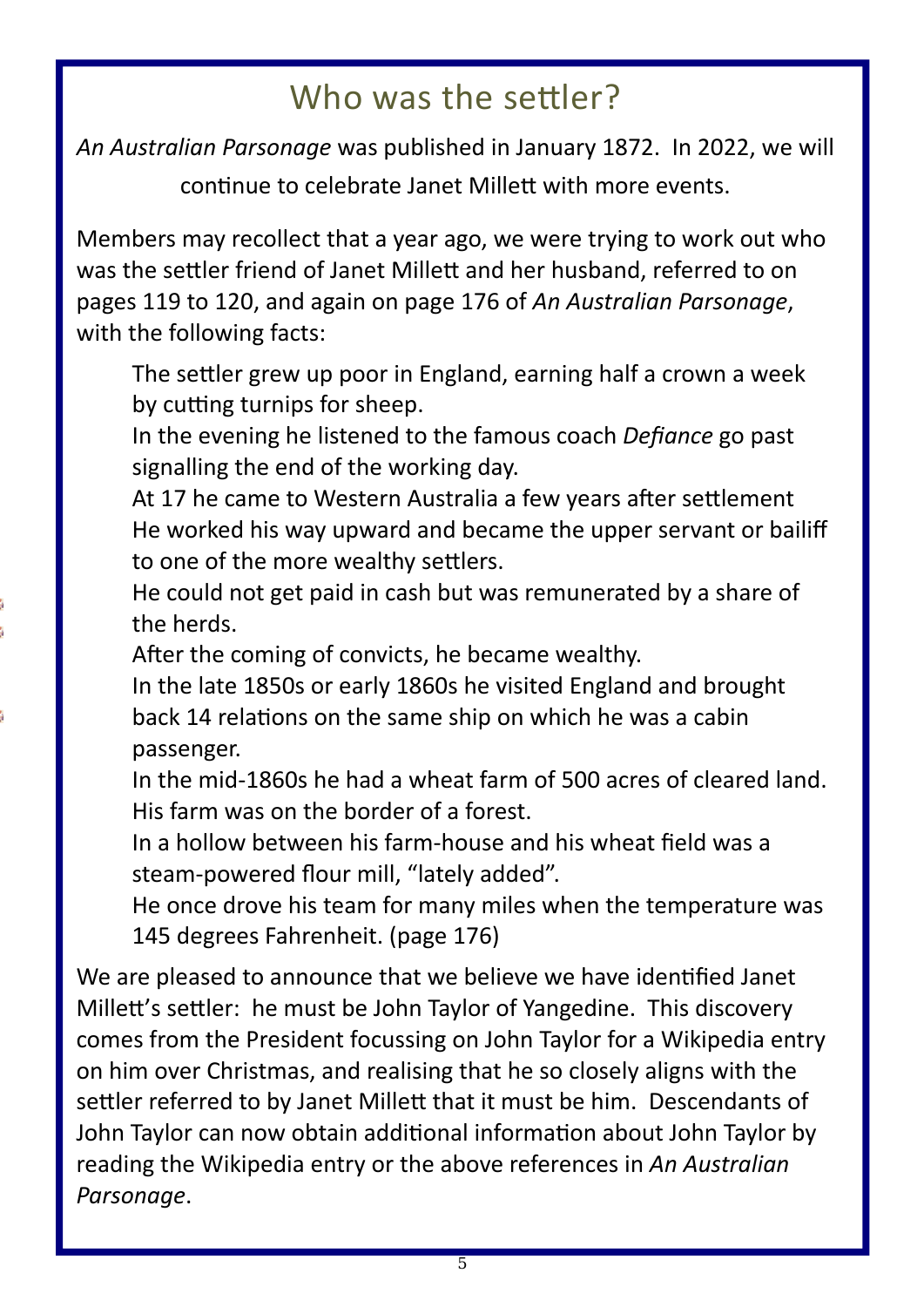### Christmas Party

On 5th December about 30 members and friends gathered a Sandalwood Yards to enjoy a hot‐dog supper in the balmy evening. Salads were provided by the committee and then to everyone's surprise the icecream van arrived and everyone present was treated to an icecream!



### Photographic Awards

The Photographic Awards will be held in the newly refurbished Sandalwood Gallery 9‐28 April, 2022.

This year we are inviting participants to submit entries on a special theme for the York Subject Award: Our Fabulous Farms and Farm Animals. The theme is optional and photographs can still be submitted in all the other categories, ie: Open Colour, Creative Photography and Monochromatic Photography. For the first time, we are also offering a Junior section for children 12 years and under. The Opening will take place at 2pm on Saturday, 9th April at 2pm and all members are invited.

If entering the photographic awards please use the new user friendly online facility on our redesigned website at www.theyorksociety.com

If you are entering from Perth you can( if you wish) also choose a depot to deliver your framed entry to and from York.

Anyone with questions about their online entry can email Jackie at arts.yorksociety@westnet.com.au or pop into or ring

( +61 8 9641 1765 ) the York Archives at the Sandalwood Yards on a Tuesday between 10am and 3pm.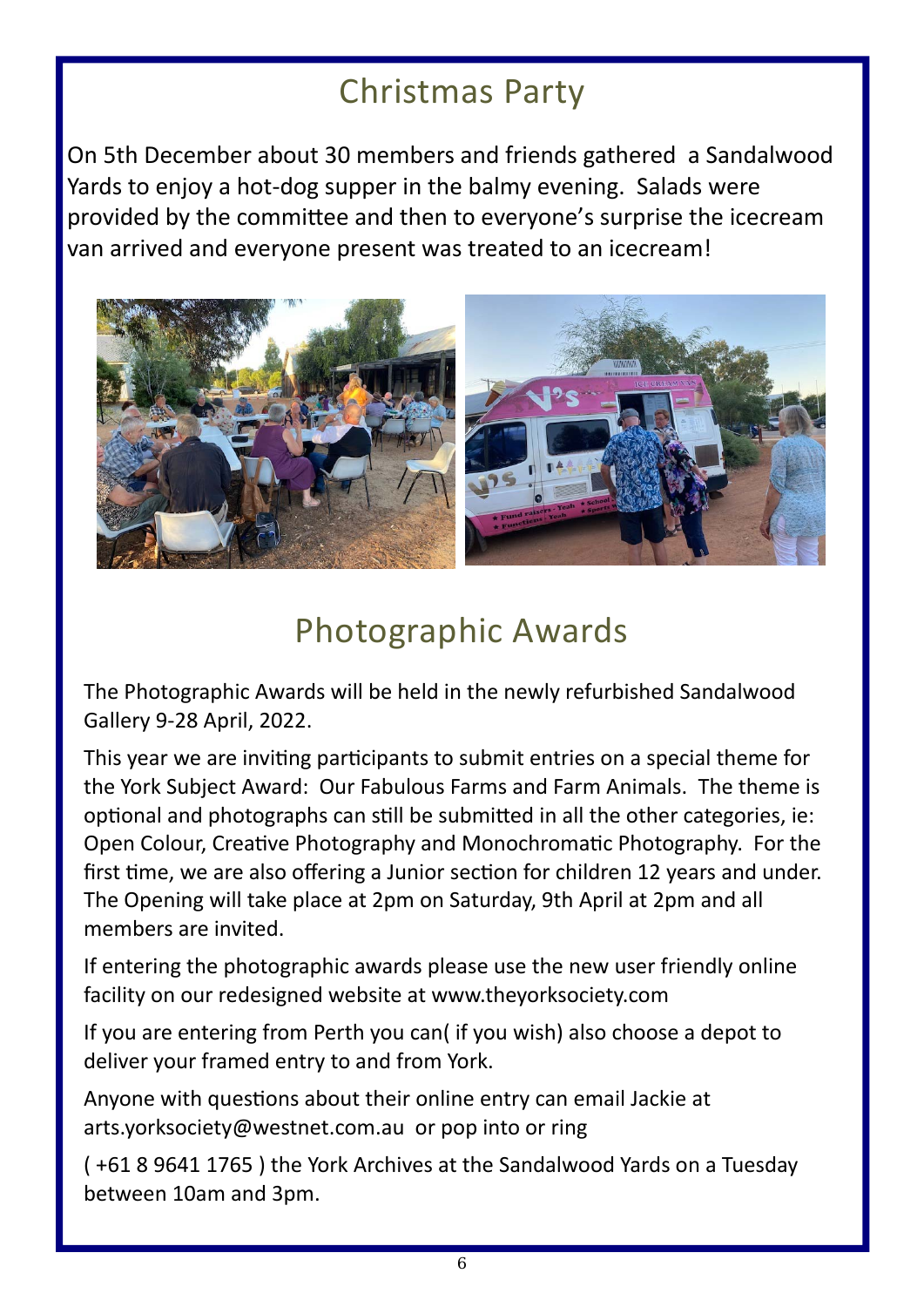### . Coming Events

#### **The oldest Panoramic photograph of York**

The York Society and the Residency Museum hold a photograph of York taken from Mt Brown in about 1877. This appears to be the oldest panoramic photograph of the town.

On Saturday 26<sup>th</sup> February 2022, at 2:30 pm, the President, Rob Garton Smith, will give a Powerpoint presentation on this photograph with closeups of a number of buildings. If you want to see what the CWA building, Settlers and the Castle Hotel and more looked like in 1877, please come to the presentation. Included in the discussion will be buildings which have since been demolished such as Hoops Store, the Mechanics' Institute and the Girls' School. Also discussed will be who possibly took the photograph and why? Entry \$10.00, \$5 for members. Afternoon tea included.

#### **Daliak**

Our next site visit will be to Daliak, a farm first granted in the 1830s to the Carter Bros, and which was later purchased by the Monger family. This visit will take place on 14 May 2022 at 10 am. The President will present a  $19<sup>th</sup>$  century history of the farm.

#### **Walks**

April 23, 2pm: Janet Millett Walk. Meet at Gallery 152

April 24, 10am: York Architecture Walk. Meet at Gallery 152

#### **Annual General Meeting**

In anticipation of our Annual General Meeting to be held on 26 March 2022, pursuant to Rule 32 of our Model Rules, we call for **nominaƟons from members wishing to be on the committee.** Nominations must be received by Saturday, 12 February. Please email the society or myself if you are nominating. Liz Parker (Secretary). Email: yorksociety@westnet.com.au

The annual general meeting will be held in the Sandalwood Gallery of The York Society on 26 March 2022 at Saturday 10:30 am. Tea and biscuits will follow. To vote, you must be a financial member.

At the AGM, one of the items to discuss will be whether or not The York Society should change its logo to a logo based on the York gum, as suggested by Roger Underwood.

#### **Please renew your membership**

Please renew your membership by paying \$20 for individuals or \$35 for a family to The York Society, Inc, BSB 633 000 A/c 117 811 182, citing your 'surname membership'.